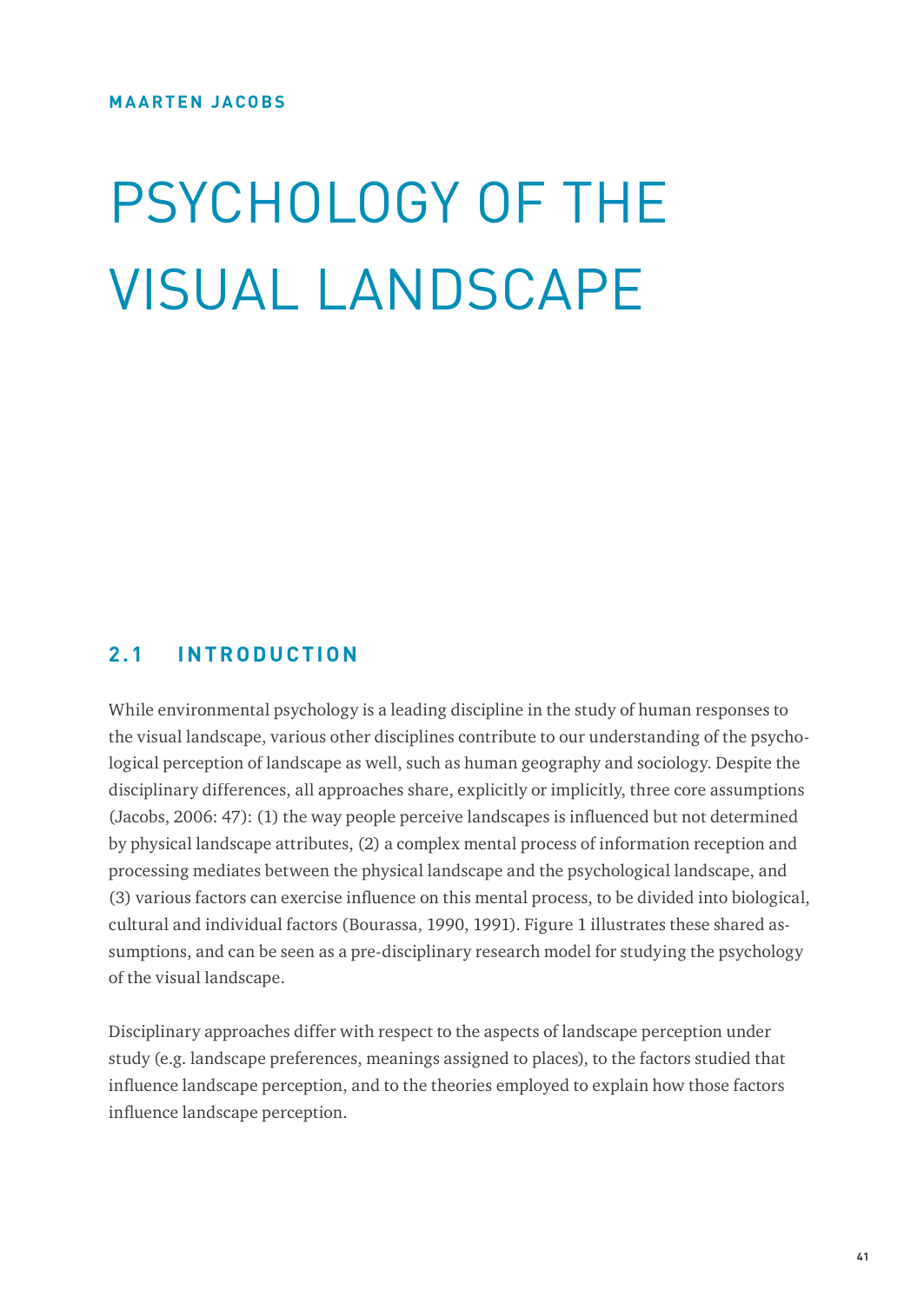

**Figure 1 A default pre-disciplinary landscape perception research model** 

This chapter presents contributions of various disciplinary approaches to the study of psychological responses to the visual landscape. Rather than giving a comprehensive overview, which would require a lengthy chapter (see Jacobs, 2006: chapter 4, for an elaborated overview), the aims are to present examples of approaches that stress biological, cultural and individual factors to explain the constitution of the psychological landscape (i.e. how landscape perception and experience come into being), to emphasise Dutch contributions within this framework, and to discuss the various bodies of knowledge in the face of GIS systems that support landscape policy, planning and design. To do so, the next three sections deal with examples of research into landscape perception devoted to biological, cultural and individual factors respectively. In the conclusion, the applicability of the various bodies of knowledge to developing GIS based support systems for landscape policy, planning and design will be discussed.

# **2.2 BIOLOGICAL FACTORS**

The term 'biological factors' denotes innate dispositions that are evolutionarily determined and fixed in our genetic make-up. Adherents of the adaptive approach within environmental psychology contend that some landscape preferences are inborn as responses to physical landscape properties that have emerged in the course of biological evolution, because these responses enhanced survival (Saegert and Winkel, 1990). To appreciate this approach, a little understanding of the working of emotions is crucial. Generally, preferences are manifestations of emotions (LeDoux, 1996: 53; Jacobs, 2009): we tend to like objects or situations that invoke positive emotions (e.g. happiness), and tend to dislike objects and situations that invoke negative emotions (e.g. fear). Generic emotion research has demonstrated that many aspects of emotions are innate (Darwin, 1872; Ekman, 1992, 1999; LeDoux, 1996: 113). The innate aspects include some emotional bodily reactions, such as an increased heartbeat or the tendency to freeze in the case of fear. These responses were beneficial to the survival of organisms, for their adaptive value in dealing with fundamental life tasks (Damasio, 2001: 60; LeDoux, 1996: 40; Ekman, 1999). The tendency to freeze decreases the likelihood of being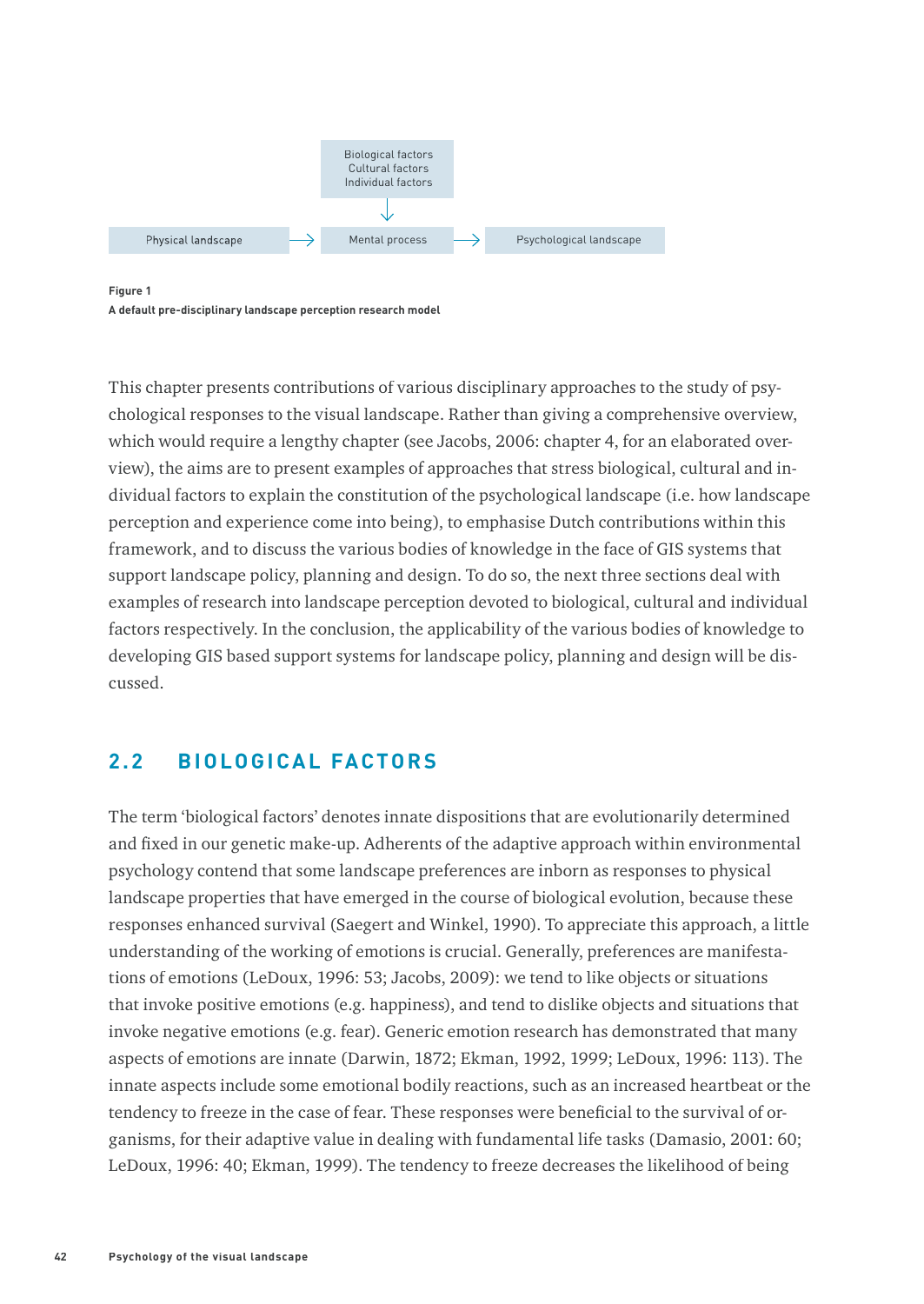spotted by a predator (predators typically react to movement), and the increased heartbeat prepares the body for a flight reaction (Jacobs, 2009). Research has also demonstrated that some stimuli automatically lead to emotional responses, without any previous learning being involved (Jacobs, 2006: 171). For example, rats that are being raised in isolation in a laboratory, never having seen a cat, show fear responses when exposed to a cat (LeDoux, 1996: 132). The advantage of automatically responding with an emotional reaction to some stimuli is that this response is quick: if an antelope would have to figure out the situation when it faces a lion, the antelope would be the lion's lunch (Jacobs, 2009). Thus, the emotional system has evolved as an adaptive system that serves survival, and includes automatic responses to some objects and situations.

The adaptive approach is concerned with these automatic, innate, quick, emotional responses (Ulrich, 1983). Since the environment is crucial for survival, it is very likely, within the framework of general evolution theory, that we have innate predispositions related to certain aspects of our environment. Genes that predispose us to particular emotional reactions to certain landscape attributes have survived in the course of evolution because those reactions have turned out to be adaptive responses to situations of life importance for human beings. Thus, innate landscape preferences are preferences for landscapes that were beneficial for our distant ancestors (but not necessarily for us, because over the last couple of thousand years, since the advent of agriculture 10.000 years ago, humans have created artificial environments at a pace that is much faster than our genetic make-up can adapt to).

The first theoretical accounts of biologically determined landscape preferences were based on the arousal theory, a general motivation theory developed by Berlyne to explain why people are inclined to stick to certain situations for a longer period of time than to other situations. Something (an artwork, a situation, a landscape) has a positive hedonic value if it is pleasant and rewarding to keep in touch with it (Berlyne, 1974: 8). For example, landscapes highly preferred by people have a high positive hedonic value. The stimuli that constitute an optimal hedonic value are a mixture of arousal-increasing and arousal-decreasing properties (arousal being the general level of excitement or activation). These stimuli make it cognitively difficult to understand the situation, but at the same time make it possible to resolve the problem. Thus, an optimal arousal potential trains our cognitive skills to resolve problems, and these are capacities we need to survive (Berlyne, 1971). While the complete arousal theory is a lot more complex (Berlyne, 1971, 1973, 1974), early environmental psychologists have used the rather simplified version as explained here. Wohlwill (1976) compared the results of then published environmental psychological research with Berlyne's theory, and found a relation between landscape preference and the degree of mystery. He also found a relation with the degree to which different landscape features fit to each other (Porteous, 1996: 119; Wohlwill, 1976).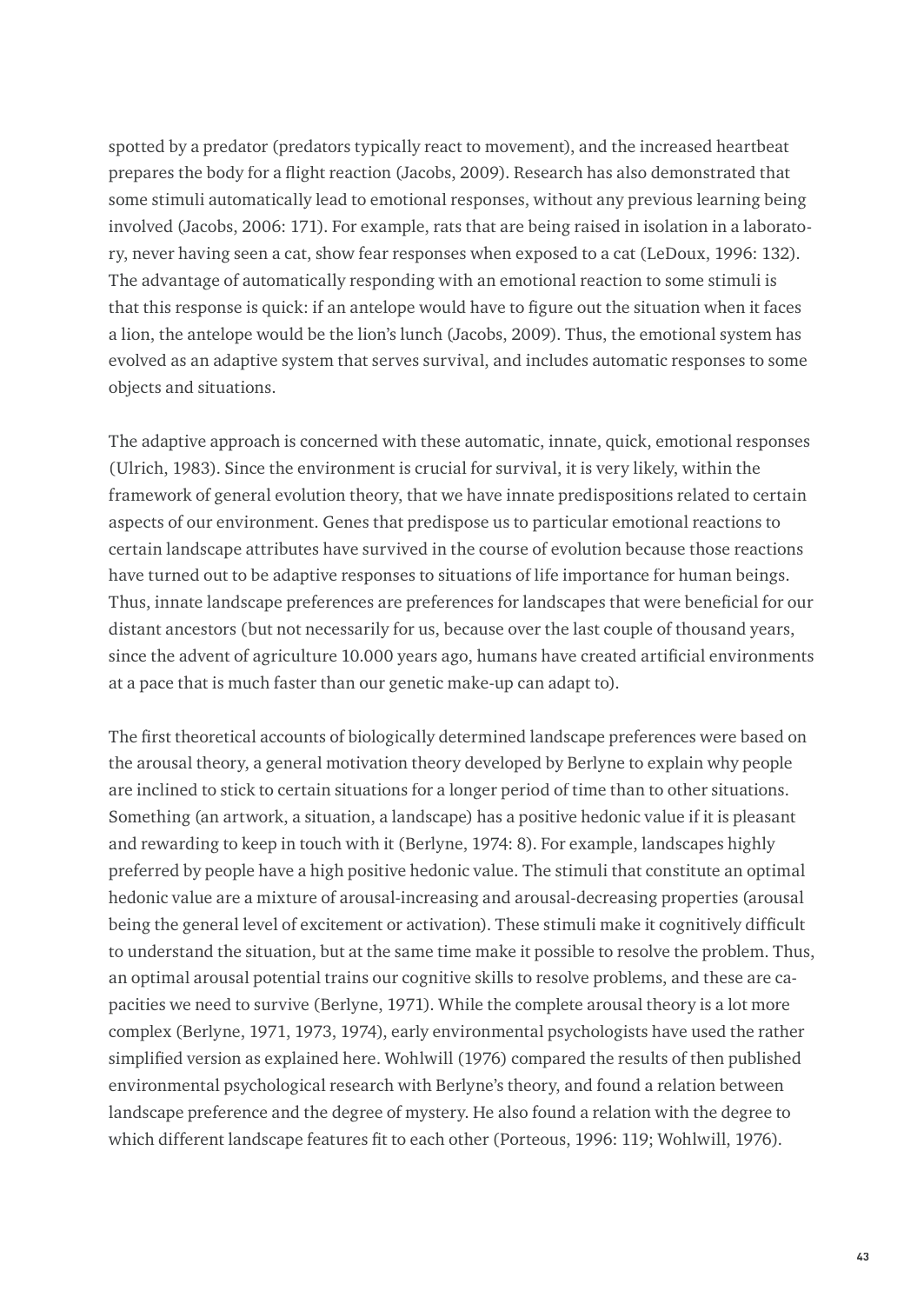Kaplan and Kaplan assert that landscape preferences are 'ancient and far-reaching' (Kaplan and Kaplan, 1989: 10), and have developed the preference matrix to explain for which landscapes we have innate preferences. The preference matrix globally resonates with Berlyne's theory and describes the conditions that optimise the possibility to gain knowledge of the surrounding landscape. Gaining knowledge of a landscape depends on four factors: coherence, legibility, complexity and mystery (Kaplan and Kaplan, 1983, 1989: 53; Kaplan, 1987). According to Kaplan and Kaplan, we prefer those landscapes that score high values on all four factors. Coherence and legibility facilitate understanding a scene. Enough complexity makes a scene interesting, and mystery raises the expectation that there is more to learn about the scene. These four factors as such are not biological factors, but reflect perceptual factors that give the best opportunities to obtain the knowledge that is needed for survival. Thus, the biological factor in this theory is the assertion that liking those landscapes that foster obtaining knowledge trains the cognitive system, and thus contributes to survival. Kaplan and Kaplan (1989) report eleven empirical studies that have tested their theory: coherence and mystery appeared significant predictors of landscape preferences in most of these studies, while complexity and legibility were significant in only one study.

The theories of Berlyne and Kaplan and Kaplan share the assumption that we have evolutionary developed preferences because they serve optimal cognitive functioning. This explanation, however, is very problematic in the face of recent progress in generic emotion research. Comparative phylogenetic research has demonstrated that the emotional system came into being at a much earlier stage in evolution than the cognitive system did (LeDoux, 2000). Therefore, the emotional system cannot be an adaptation to exercise cognitive capacities (Jacobs, 2006: 199). Explanations for innate landscape preferences must be much easier than the ones offered by Berlyne, and Kaplan and Kaplan. We have innate landscape preferences not because certain landscapes contribute to optimal cognitive functioning, but because certain landscapes have features that immediately serve survival. From this perspective, Appleton's prospect-refuge theory is a better explanation for innate preferences.

According to Appleton (1984, 1996), the relationship of the human subject to the perceived environment is comparable to the relationship of an animal to its habitat. The innate human preference for landscape features is a spontaneous reaction to the landscape as a habitat (Appleton, 1975: 70). To put it simply: we prefer those landscapes that offered our primitive ancestors the best chances of survival (Appleton, 1975; Orians, 1986). We like to see without being seen: we prefer landscapes that allow us to hide, as well as to survey the environment. Our ancestors - hunters and gatherers - needed to be able to hide from large predators. They also needed to be able to survey the landscape, in order to gather vegetables and hunt for prey. Appleton's prospect-refuge theory states that landscapes that provide both prospect and refuge opportunities are highly preferred, because they met the biological needs of our distant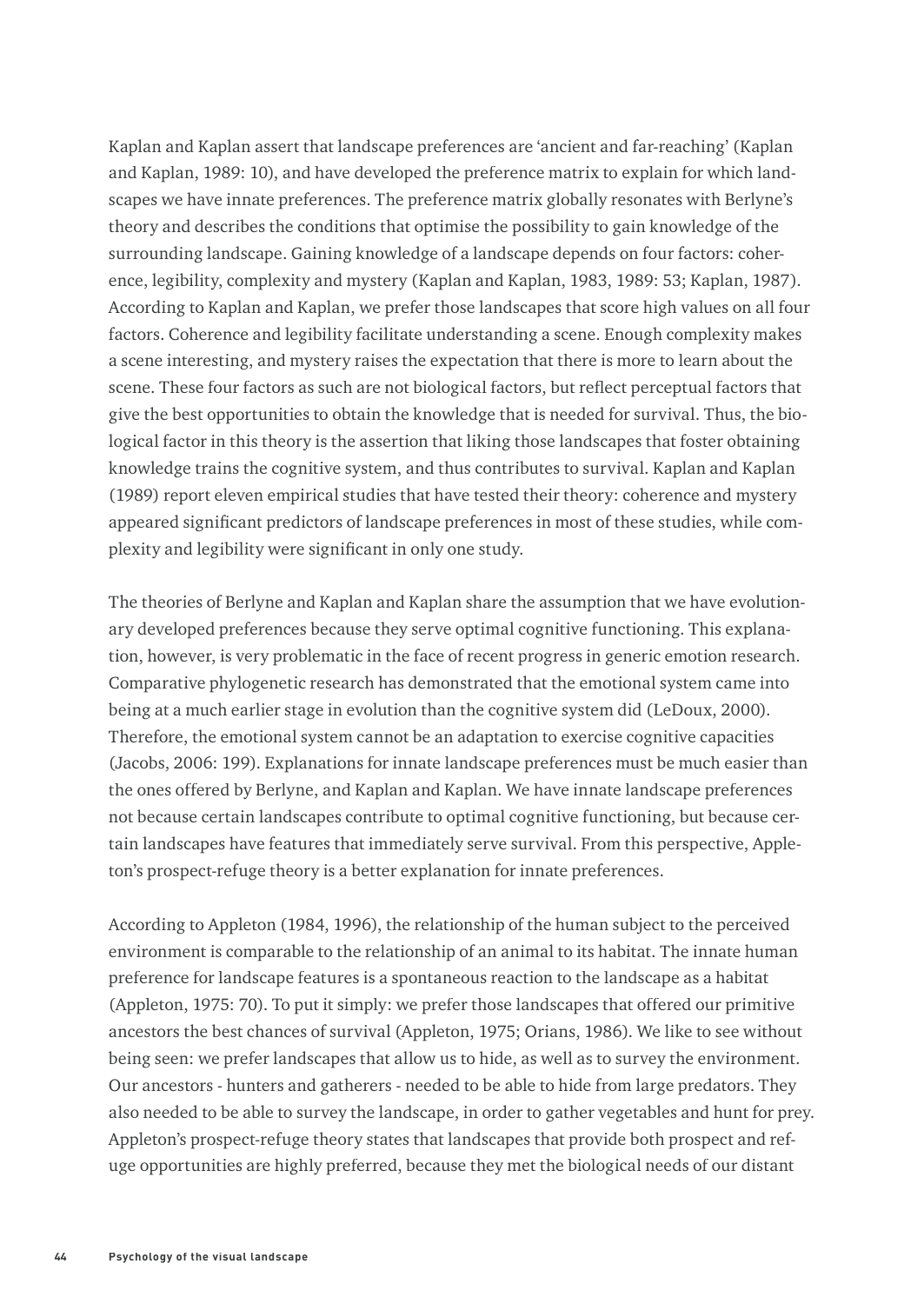ancestors. Thus, half open landscapes would be preferred over open landscapes or closed landscapes, an assertion that is corroborated by empirical findings. These empirical findings, however, do not necessarily determine whether Appleton´s explanation rings true, as alternative explanations are still possible (e.g. half open landscapes often provide an optimal mix of coherence and mystery).

In addition to half-openness, an abundance of vegetation and an abundance of water are thought to be landscape properties for which we have an innate preference (e.g. Schroeder and Daniel, 1981; Ulrich, 1981, 1983, 1993; Yang and Brown, 1992). These innate preferences are easy to explain: we need water to survive, and the presence of vegetation often indicates the presence of food, water and a place to hide. Some scholars have suggested that we have an innate preference for nature (e.g. Herzog, 1989, 1992; Schroeder, 1991; Ulrich, 1993; Zube, 1991). However, it is highly unlikely that this hypothesis is true. Firstly, it contradicts the findings of historians who revealed that, during the Middle Ages, people disliked nature (Corbin, 1989; Lemaire, 1970). Secondly, because the hypothesis of an innate preference for nature contradicts basic premises of the evolutionary approach itself. The genetic make-up of humans does not change fast. We must theorise what the benefit has been for our distant ancestors – i.e. a hundred thousand years ago – to explain innate preferences. In those days, the whole environment was natural. Hence, there was no evolutionary benefit at all for our ancestors to have genes that predispose us to a preference for nature. Probably, those who argue that we have an innate preference for nature conflate nature with vegetation. While natural landscapes often contain more vegetation than human-made landscapes, it is the vegetation, not the naturalness, which triggers inborn mental dispositions to like those landscapes. To conclude, theoretically, it is very likely that we have innate preferences for half-open landscapes, and for landscapes with vegetation and water, as empirical studies indicate. While extensive cross-cultural research is absent, studies in various countries corroborate these assertions. Importantly, nobody argues that landscape preferences are solely based on innate dispositions: learning during the course of life affects those preferences as well.

## **2.3 CULTURAL FACTORS**

While landscape perception and appreciation are in the end individual mental phenomena, culture exercises great influence on the individual mind, and hence, might explain certain experiential dispositions towards landscapes. Lehman et al. (2004) conclude in their review study on psychology and culture that "much recent research has demonstrated the strength of culture in influencing the perceptions, construals, thoughts, feelings, and behaviours of its members". Culture consists of a set of collective views and habits (Jacobs, 2006: 143). Culture influences individual minds by means of public expressions: any material sign that can be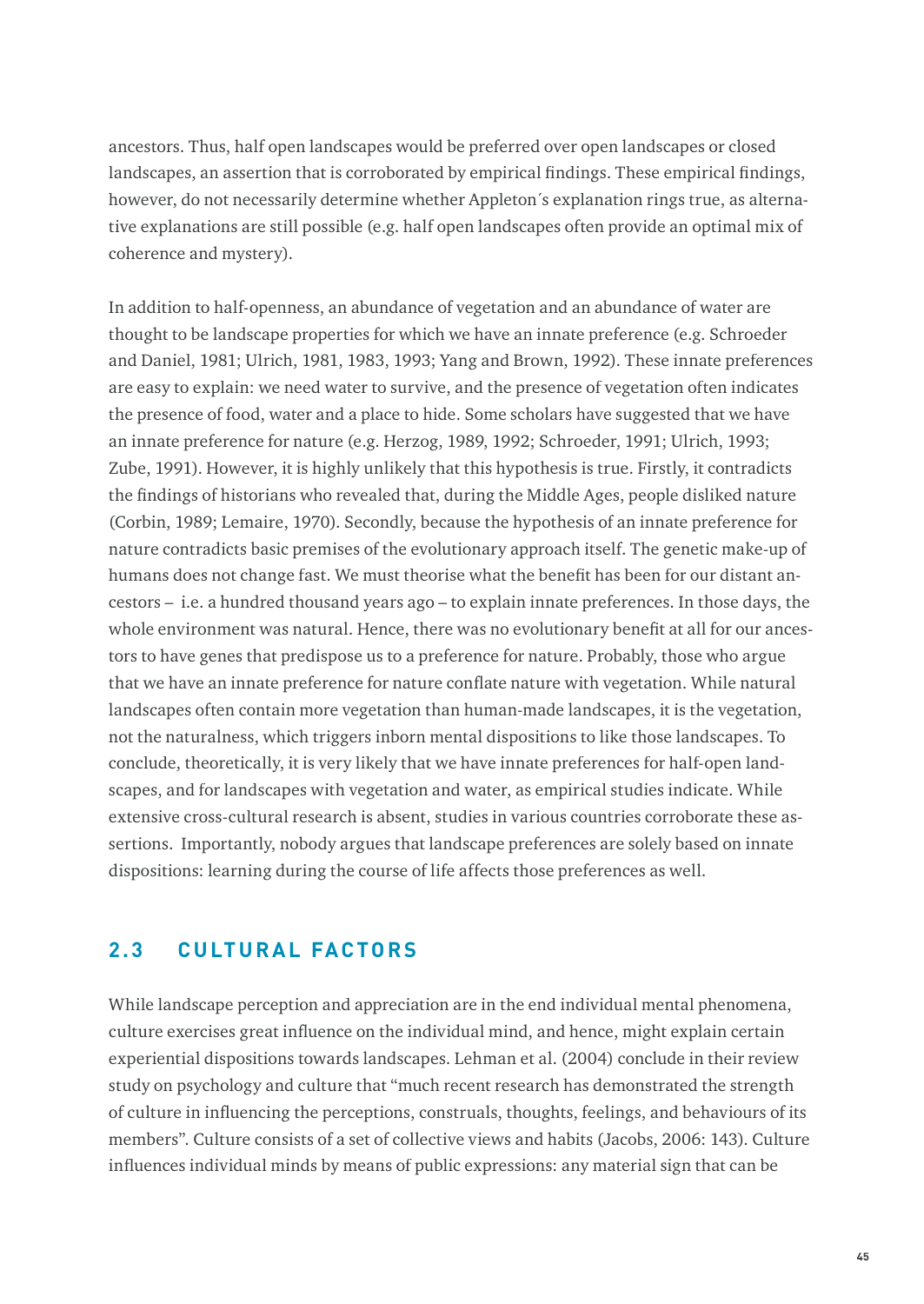used to convey a message from one mind to another, which include written and spoken words, paintings, videos, body language, et cetera (Jacobs, 2006: 151). An individual, living in a culture, is exposed to a perpetual stream of public expressions that might influence his thoughts about the object the public expressions expound on. For example, all individuals in western culture get socialised into a certain view on nature by means of public expressions about the way nature works (e.g. texts on ecosystem theory), what nature looks like (e.g. paintings, TV documentaries), and what kind of experiences people have had in natural settings (e.g. poems, conversations) (Jacobs, 2006: 152).

Although many sociological and anthropological studies are somehow related to places (since social processes are often intimately related to places), sociological and anthropological studies and theories are seldom explicitly about place or landscape experiences (Gieryn, 2000). This is a logical consequence of the object of the studies conducted by sociologists: social processes and structures.

The bond between community and landscape is studied in anthropological work (Hirsch and O' Hanlon, 1996). For example, van Assche (2004) and Duineveld (2006) describe the various bonds between images of places and self-definitions of communities. These works focus on discourse, regarded as the production of meaning, that includes images of reality out-there as well as images of self (van Assche, 2004; Duineveld, 2006). In this approach, landscape experience is seen as dependent on discourse, for in discourse, ideas and meanings are conveyed between individuals.

Several historians have studied diachronic changes in the way people ascribe meaning to landscape and nature (e.g. Schama, 1995; Corbin, 1989; Pyne, 1998). According to de Groot (1999), for our distant ancestors – hunters and gatherers without a permanent residence – nature was taken for granted as the immediate, omnipresent religious universe. Trees and stones were thought to be animated. In that time, nature and culture were not separated. As agriculture entered human history, people built permanent settlements. Man projected intentions onto places; for example, a place has to be a field to grow corn. Nature and culture became divided. Nature appeared as a disorderly thread, producing plagues, weeds and vermin. Nature was an enemy of man (de Groot, 1999). For example, in the Middle Ages the ocean was regarded as the chaotic domain of the devil, abandoned by god, inhabited by sea monsters and ruled by chaos and death (Corbin, 1989). In the modern era, man started to master nature by using technical innovations (de Groot, 1999). The fear of primeval nature slowly faded. Writers, explorers, philosophers and painters constructed a romantic image of nature. The appreciation of nature, then, is a typical product of modern western culture.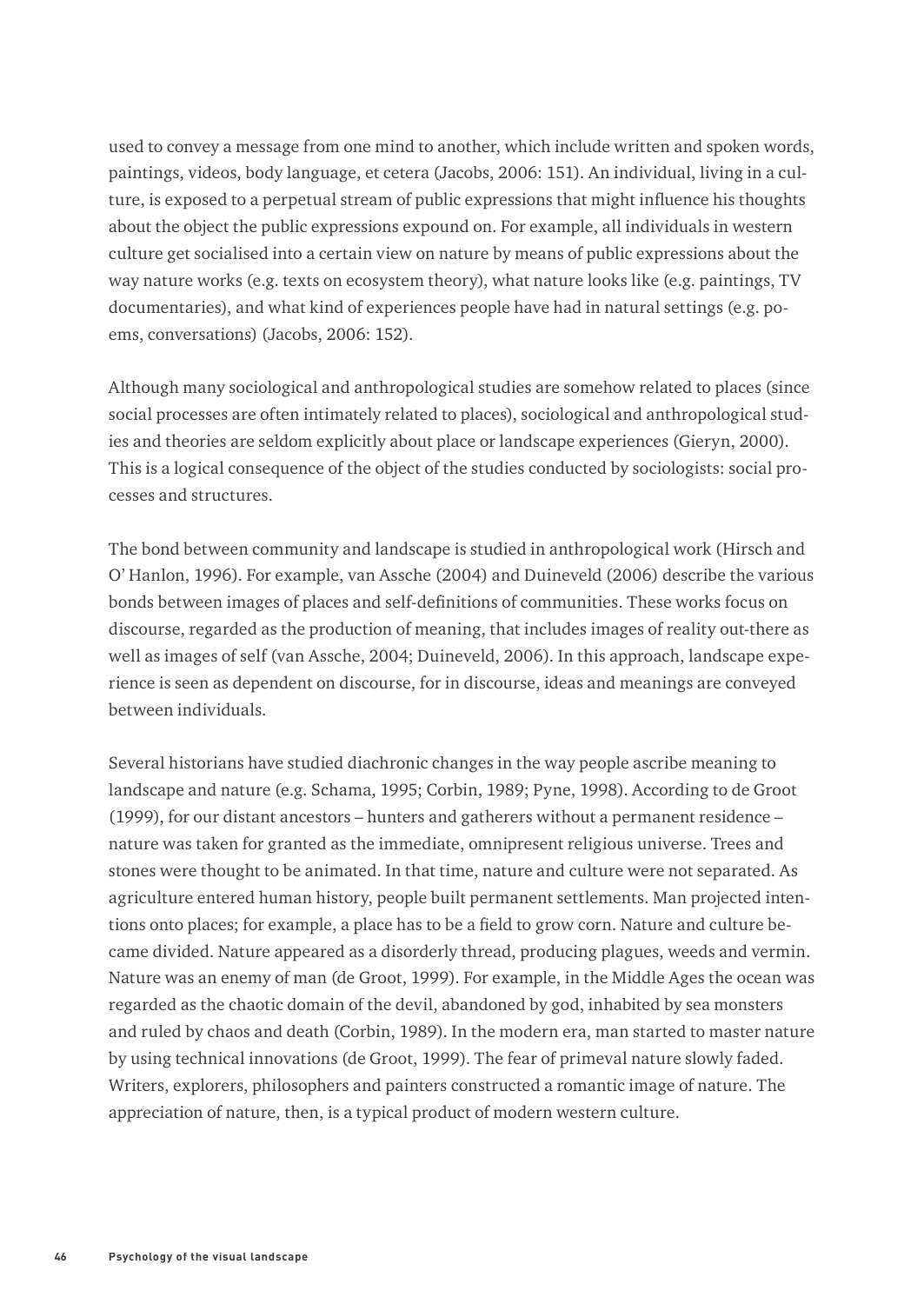Historians pay little attention to the diversity of ideas in a particular space of time. Moreover, historical research is often limited to the ideas of the upper class, such as writers, statesmen, painters, scientists and explorers. Little is known about the ideas of laymen. Since the 1990s, several Dutch philosophers and sociologists have been investigating images of nature amongst the public. Images of nature are complex formations of meanings, functioning as overall frames of mind, that structure the perception and valuation of nature (Buijs, 2000; 2009; Jacobs et al., 2002; Keulartz et al., 2000). This formation of meanings includes a cognitive dimension (what nature is), a normative dimension (how to act towards nature) and an expressive dimension (what the experiential values of nature are) (Keulartz et al., 2004). In different images of nature, a particular natural phenomenon can be given different meanings. For example, the ocean can be seen as primeval nature by people who have a particular image of nature. For people who have another image, the same ocean can be seen as space that provides leisure opportunities. Buijs (2009) has revealed five different images of nature amongst the Dutch public: the wilderness image, the autonomic image, the inclusive image, the aesthetic image and the functional image. People with a wild image of nature regard only nature that is untouched by man to be 'real' nature; they consider it not right to exploit nature for human purposes and regard rough nature without traces of human use the most beautiful. At the other end of the spectrum, people who have a functional image of nature consider nature that is highly influenced by man nature as well, consider it right to use nature for human purposes and consider nature ordered by man to be the most beautiful. The other images fall in between these extreme images. For example, people with an inclusive image consider everything to be nature as long as it grows spontaneously. In this image, man is allowed to intervene in nature, but not too much. Nature that expresses peaceful coexistence between man and nature is regarded as beautiful. The results of other empirical studies (Jacobs et al. 2002; Keulartz et al., 2004, van den Born et al., 2001) resonate with the findings of Buijs.

Based on more than 20 years of landscape perception research in many areas in the Netherlands, Coeterier (2000) argues that, within local cultures, inhabitants develop a special way of looking at the surrounding landscape. Often, a leading theme, which depends on the specific landscape, guides this way of looking. For example, in one region he found that the predominant theme for people was to divide the landscape into a front, consisting of paved roads where housing and human activities are concentrated, and a back, unpaved drives where nature and silence were to be found. This leading theme comprises the nature of the landscape as a whole and its function. Furthermore, Coeterier (1996, 2000) has found that other important attributes that determine landscape perception and evaluation by inhabitants are maintenance, naturalness, spaciousness, development in time, soil and water, and sensory qualities. These attributes are abstract perceptual qualities, and the way people fill them in depends on the leading theme. Thus, Coeterier developed a system of categories that determine a local culture's way of assessing landscape.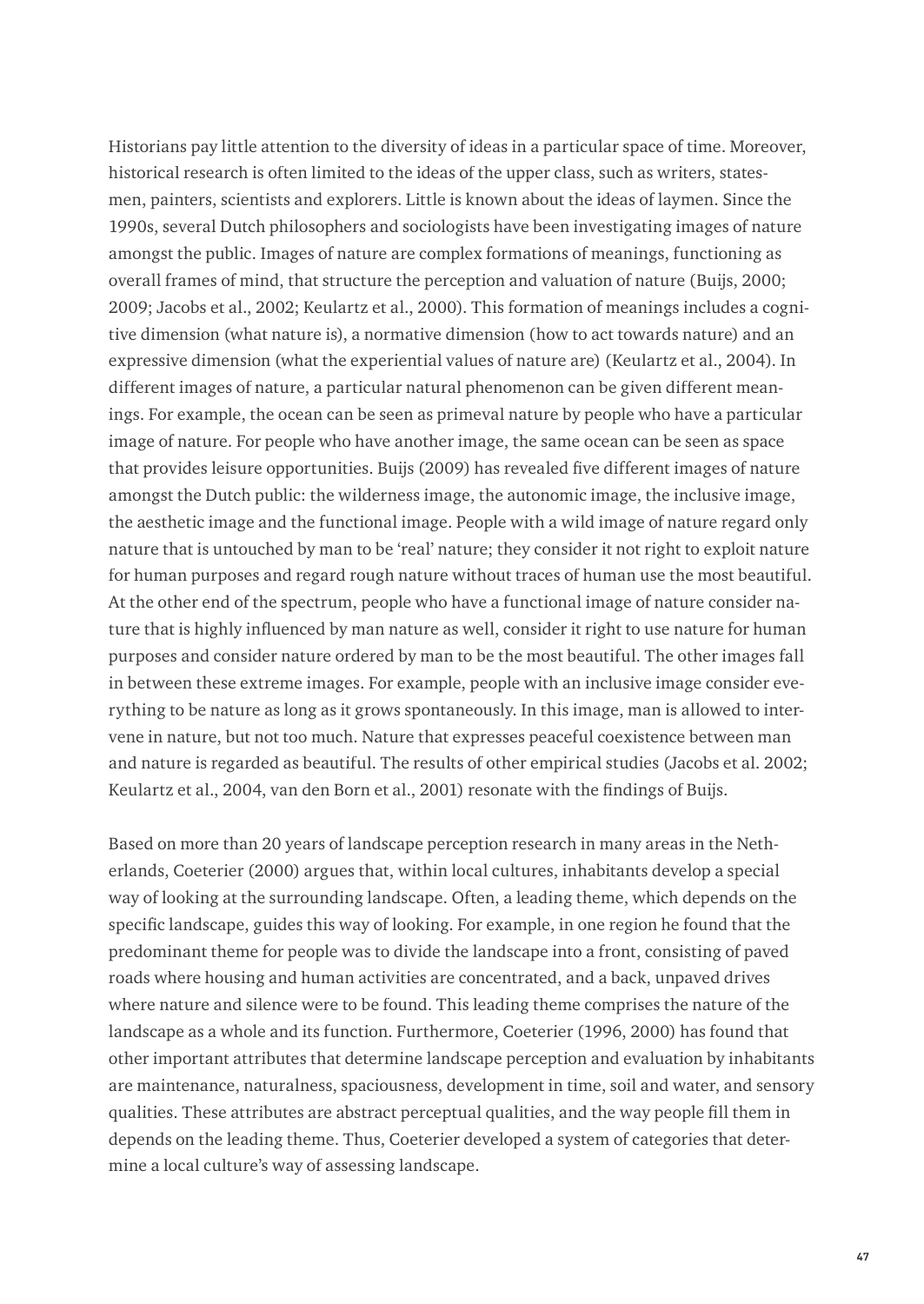The individual mind is permeated with culture. Historical, sociological, and anthropological studies into landscape have demonstrated cultural influences on the way people perceive categories of places (e.g. natural places) and particular places (e.g. a specific region). Individuals are members of different cultural communities on different levels. As members of a global western culture they might be socialised into a general appreciation of nature, as historians have shown. As members of a national culture, they might be influenced by national discourse, e.g. the Dutch discourse of fighting against water, or the Polish discourse in which the forest is given a specific nationalistic connotation since the forest was the place where resistance to foreign powers started (Schama, 1995). As members of a local culture, people might gradually adopt a specific way of assessing the place they inhabit. Cultural influence, then, is a multi-layered set of influences.

# **2.4 INDIVIDUAL FACTORS**

Next to biological factors, which point to cross-cultural commonalities in landscape perception, and cultural factors, that indicate meanings assigned to landscape that are shared within a cultural group and which may vary across groups and across time, the way a person perceives landscapes also depends on individual factors: mental dispositions that result from individual previous experiences or differences in personality traits. Think of a garden. According to the adaptive approach, someone's preference for the garden is predictable on the basis of general, non-individual factors, for example because it is a good mix of prospect and refuge opportunities (Appleton, 1975) or because it is complex, mysterious, legible and coherent (Kaplan and Kaplan, 1989). According to the images of nature approach, different people might appreciate the garden differently, dependent on their image. Apart from that, the garden can have special meanings for its owner and it can have a particular identity for people who visit it often. During the course of life, people give meaning to particular places and become attached to places (Tuan, 1980).

Previous experiences, and especially recurring patterns in previous experiences, leave traces in the human brain, which is highly plastic (open to change) in nature. Psychologically, these traces can be called mental concepts: enduring elementary mental structures, which are capable of playing discriminatory and inferential roles in an individual's life, in the sense of influencing various mental operations (Jacobs, 2006: 124). Neurologically, these mental concepts are constituted by specific neural circuits. The neural mechanisms for acquiring new mental concepts are unravelled by Kandel (2001): "our studies provide clear evidence that learning results from changes in the strength of the synaptic connections between precisely interconnected cells". He demonstrated that learning new concepts is established by the building of new specific circuits in the brain. These concepts play a crucial role in perception. Perception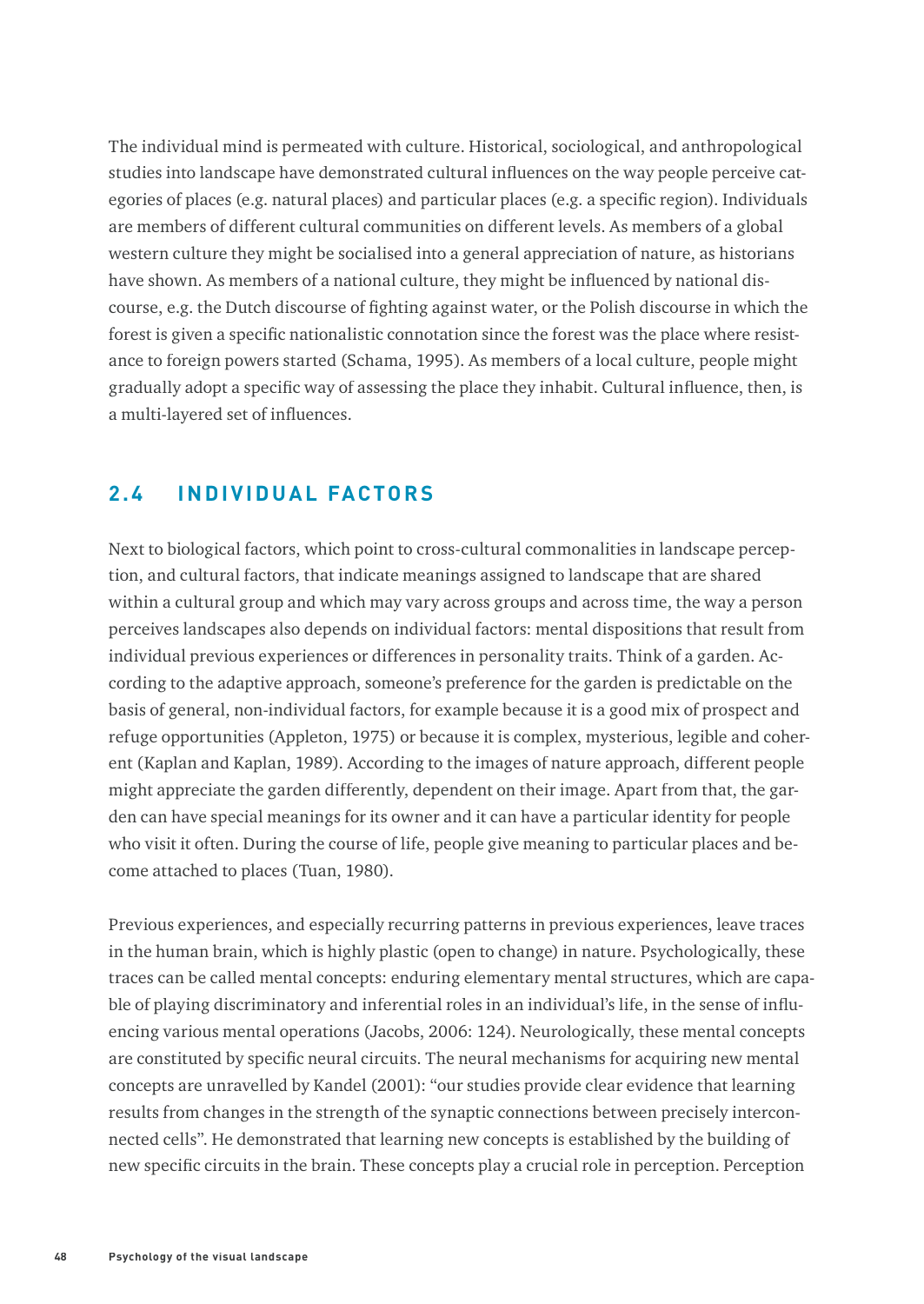is the experience of a meaningful image, based on sensory input. While sensations as such are chaotic, we organise the incoming raw information with help of mental concepts (Jacobs, 2006: 124). It is of importance that we have many mental concepts – probably millions. We have mental concepts for different categories e.g., for the tree it could be beauty, but also we then have more particular concepts, e.g. for that specific tree in your back yard it could be the place you were raised, and then mental concepts that relate to specific events, e.g. your tenth birthday. Mental concepts are mutually connected. Thus, somebody's mental concept for a specific place might become connected with mental concepts that represent personal memories of that place, mental concepts that denote general knowledge of that place, mental concepts that reflect value judgements, et cetera. Thus, people gradually develop networks of place meanings. Someone's sense of place is the specific network of mental concepts that is connected to his/her mental concept for a particular place – a network of mental concepts that specifies a place as a particular place for the subject, one that is distinct from other places. Subjects have a sense of place for a particular place as soon as specific mental concepts or specific combinations of mental concepts for the particular place have been created in their minds. By perceiving the particular place, or by thinking about it, the network of specific mental concepts, or parts of it, may be activated, thus contributing to a specific experience of place for the subject. Not all mental concepts that make up someone's sense of place are experienced during a particular experience of a particular place. Experiences and memories of a place may be different every time for an individual subject. And sometimes hardly any of the mental concepts that make up someone's sense of place may be part of his experience. It is not necessary at all to receive stimuli from the particular place for the mental concepts that constitute a sense of place to be activated. One may just think about the place while being elsewhere, or a sense of place may play a role in experience when seeing other places that resemble properties of a particular place, even if one is not consciously aware of this association.

In human geography, the study of the meanings that people assign to places is often labeled the concept of sense of place (Manzo, 2005; Patterson and Williams, 2005). Sense of place – understood as the total collection of meanings that people assign to a particular place (Jorgensen and Stedman, 2001) – is thus an overarching concept (Hay, 1998; Shamai, 1991) that includes all meanings an individual assigns to a place. The concept of place meaning is a broad concept that stresses any form in which a person is related to a place, for example, ways of using a place, aesthetic values, feelings of belonging, emotional attachment, memories of a place, or knowledge of a place. Importantly, place meanings are properties of subjects; the meanings are assigned to places, or features of places, by people (Manzo, 2005). Some scholars consider sense of place a holistic concept, and are therefore reluctant to distinguish between its components or dimensions (e.g. Relph, 1976; Tuan, 1980). Others have distinguished sense of place dimensions, such as cognitive, affective, and behavioral or conative meanings (Altman and Low, 1992). A compatible distinction between attachment to (emo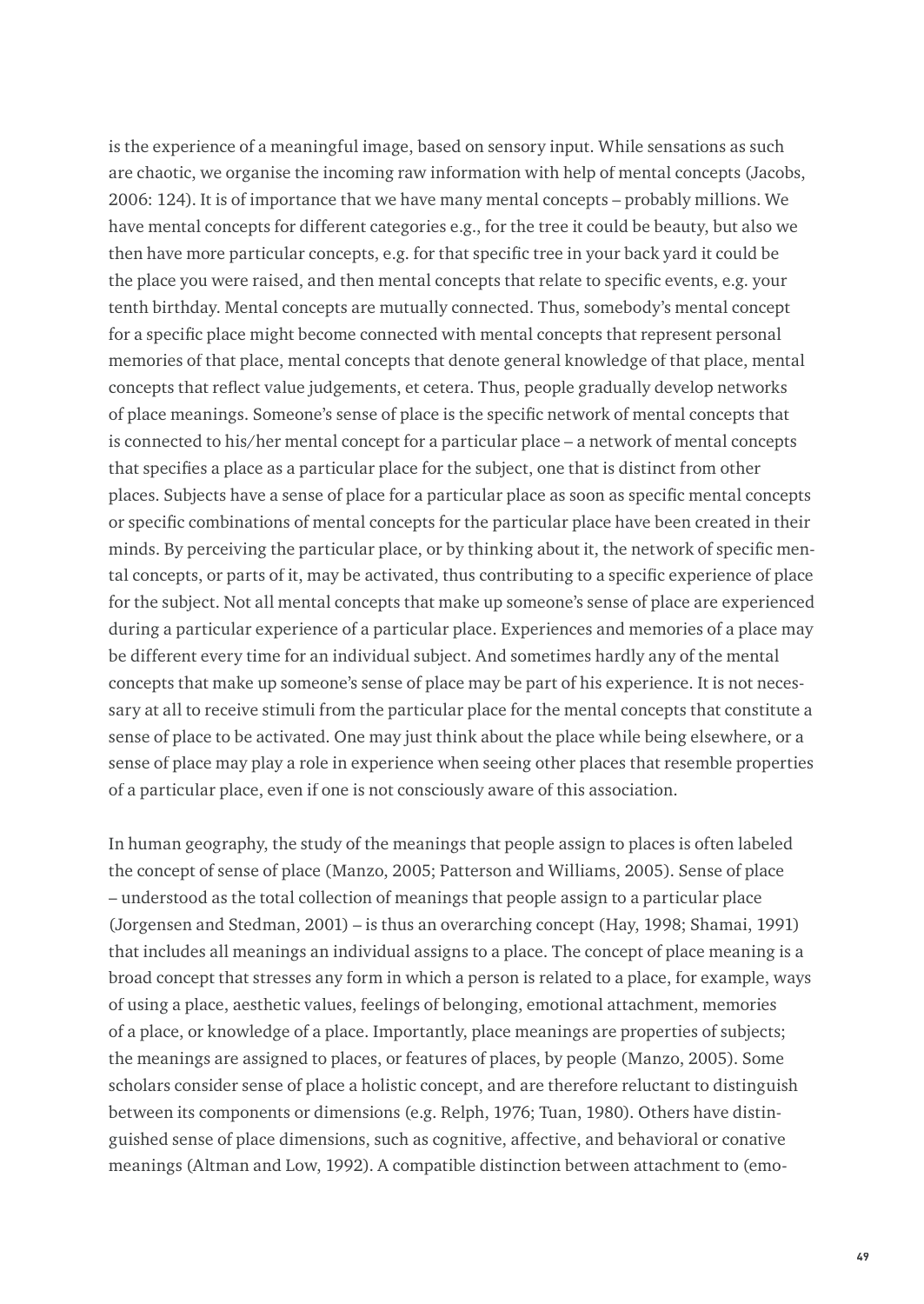tional bonds with the place), dependence on (perceived behavioral advantage of a place), and identification with (the role of the place in overall self-identity), is used to develop and test a psychometric scale for quantitative measurements of sense of place (Jorgensen and Stedman, 2001, 2006). These dimensions are based on an abstract theoretical distinction that goes back to Plato (Ajzen, 2001), who argued that man has three basic psychological faculties, viz. knowing (cognitive domain), feeling (affective domain), and willing (conative domain). In a similar vein, the two components of place dependence and place identity were measured in a psychometric approach to place attachment (Williams and Vaske, 2003). Jacobs and Buijs (2010) adopted a different approach to reveal various dimensions of sense of place. Instead of a theoretically determined categorisation, they formulated dimensions on the basis of an open, in-depth account of people's place meanings as elicited in two studies. Five categories of abstract place meanings emerged from the data-driven analysis: beauty (place meanings related to aesthetic judgments), functionality (place meanings that express ways of using the landscape), attachment (place meanings that convey belonging relations between subjects and the place), biodiversity (place meanings pertaining to species and nature), and risk (place meanings that articulate worries about current or expected problems). These categories of abstract place meanings, that considerably overlap with categories revealed by other studies (e.g. Tunstall et al., 2000; Davenport and Anderson, 2005), represent aspects of place that stand out to people.

Apart from individually developed place meanings that guide the way people perceive particular landscapes, individual variation in landscape perception can also result from differences in personality traits. While the effects of personality traits are not yet extensively studied, van den Berg and Winsum-Westra (2010) have demonstrated that a personal need for structure is positively correlated with the perceived beauty of manicured allotment gardens, and negatively with the perceived beauty of wild allotment gardens.

## **2.5 APPLICABILITY TO GIS SUPPORT SYSTEMS**

The division into biological, cultural and individual factors is not only useful to appreciate various bodies of scientific knowledge about the psychology of the landscape, but is also a good basis to discuss GIS based instruments for landscape policy, planning and design. Note that, related to the subject of this chapter only GIS systems that somehow incorporate psychological values pertaining to the visual landscape will be discussed here. Theoretically, we can divide all planning support mindscape inclusive GIS systems into two types: closed systems, which have a set of fixed values that represent characteristics of mindscape, and open systems, in which values that represent mindscape properties can be moderated by the users of the system. The GIS-based landscape appreciation model (GLAM) that is presented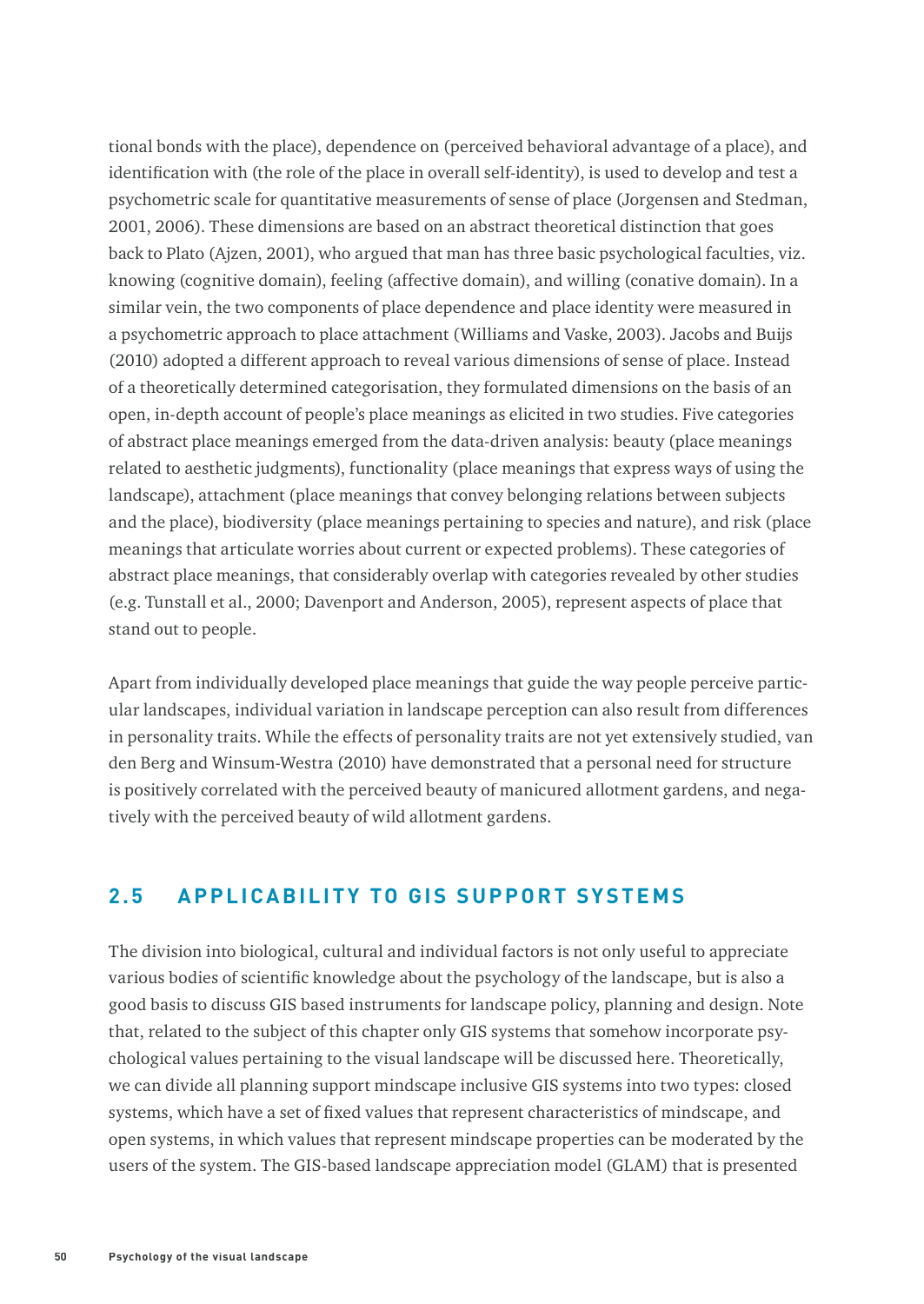in chapter six of this book is an example of a closed system. In this model, fixed values (based on empirical studies), that express average landscape appreciation by the Dutch public, are assigned to landscape attributes that are represented in GIS databases. Closed models like GLAM can be useful for landscape policy and eventually for large scale landscape planning. When the values that represent appreciation are fixed, it is possible to produce estimates of landscape appreciation without actually measuring it in each and every different place. These estimates can be used to monitor landscape changes in landscape appreciation over time (based on comparing two GIS datasets that represent the physical landscape at different points in time). Thus, national policy makers can for example learn whether their efforts are successful in terms of landscape attractiveness. In large scale planning contexts (e.g. the Ecological Main Structure in the Netherlands), planners might estimate attractiveness based on GIS data that represent the future situation, and thus perform ex ante evaluation, using a closed mindscape inclusive GIS instrument like GLAM.

Of course, a closed mindscape inclusive GIS instrument faces constraints by necessity. Because the values are fixed, only values that reflect landscape preferences that are pretty similar in most people are suitable. Thus, only landscape preferences that are manifestations of either biological factors (more or less the same in all individuals) or high-level (e.g. on the scale of a nation) cultural factors (more or less the same amongst the inhabitants of a country) are useful. Landscape preferences that are based on lower level cultural factors (e.g. local communities), or individual factors cannot be catered for by closed systems, since these preferences would vary across small groups or individuals and thus not be feasible to be expressed as average values. As a consequence, closed systems are not useful for planning and designing intermediate or small-scale local spatial interventions, since differences across groups of people and individuals are often at stake.

In those situations, an open GIS system that can incorporate mindscape characteristics could support planning and design. In an open system, different stakeholders could express their unique special place meanings, bonds with landscape features, or landscape preferences, and assign those mental dispositions as values to specific physical landscape attributes represented in GIS databases. Since an open system is flexible with respect to assigning values to physical landscape attributes it can cater for different groups of people with different opinions and preferences. Such a system could be used in collaborative planning exercises, for example to get a mutual understanding of the consequences of various future scenarios for the mindscapes of different people who are affected, and thus looking for options that most people would be able to agree with.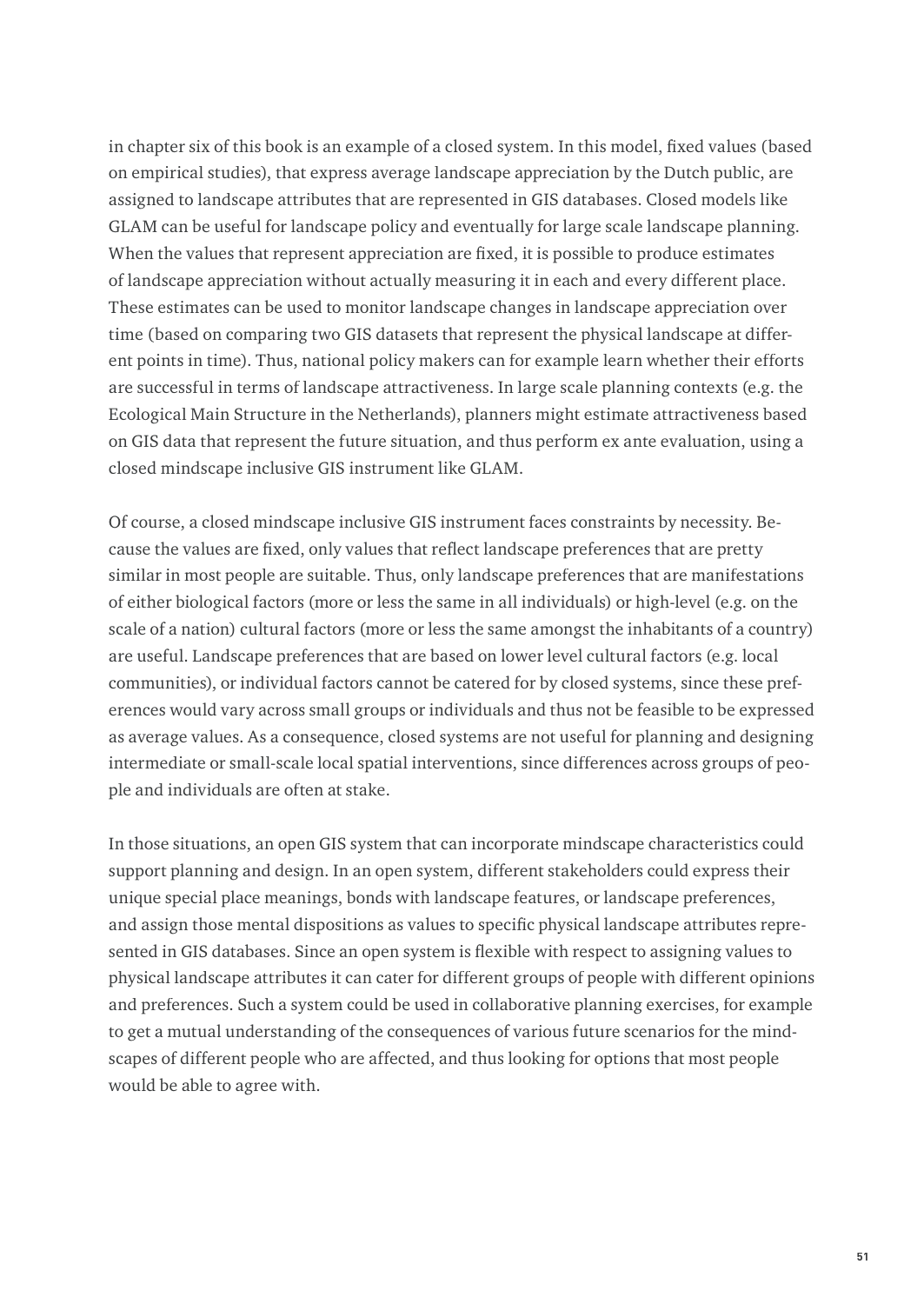# **2.6 CONCLUSION**

The psychology of landscape – the way the landscape is perceived, experienced and appreciated by the subject – is studied by several scientific disciplines, even by disciplines that do no primarily focus on the individual mind, but on culturally shared meanings or images. The preceding sections presented a short overview, in which some Dutch contributions are emphasised. The Dutch contributions together do not form a separate approach that is distinctive from the international literature. Various Dutch contributions stress different aspects of landscape perception, without being mutually connected by a shared theoretical framework. This reflects the study of the psychology of landscape in general, that is fragmented and dispersed across disciplines. A generic body of theoretical and empirical insights that is generally accepted has not emerged. Rather, there is an abundance of theories, each carrying little explanatory weight, and cross-disciplinary debate is rare. This probably reflects the complex underpinnings of perceiving landscapes, in which numerous factors play a role. Nonetheless, some insights are shared by most scholars involved in landscape perception research. First, psychological responses to landscape are partly innate. Convergent results indicate we have innate preferences for half-open landscapes, and for landscapes with vegetation and water. There are, however, different specific explanations that stress why we are evolutionarily inclined to respond to landscapes in certain ways: the arousal theory, preference matrix, and prospect-refuge theory being examples. Empirical studies have not yet sorted out convincingly which of the specific evolutionary explanations is most adequate. Second, learning, both on the cultural or individual level, plays a role in psychological responses to landscape as well. Even those who address biological factors often emphasise that learning influences landscape perception. Which factors are most important, depends on context. In psychological responses toward landscape scenes not encountered before, biological factors probably play a predominant role. For familiar scenes, cultural and individual factors, which result in assigning meaning to landscapes, come to the fore.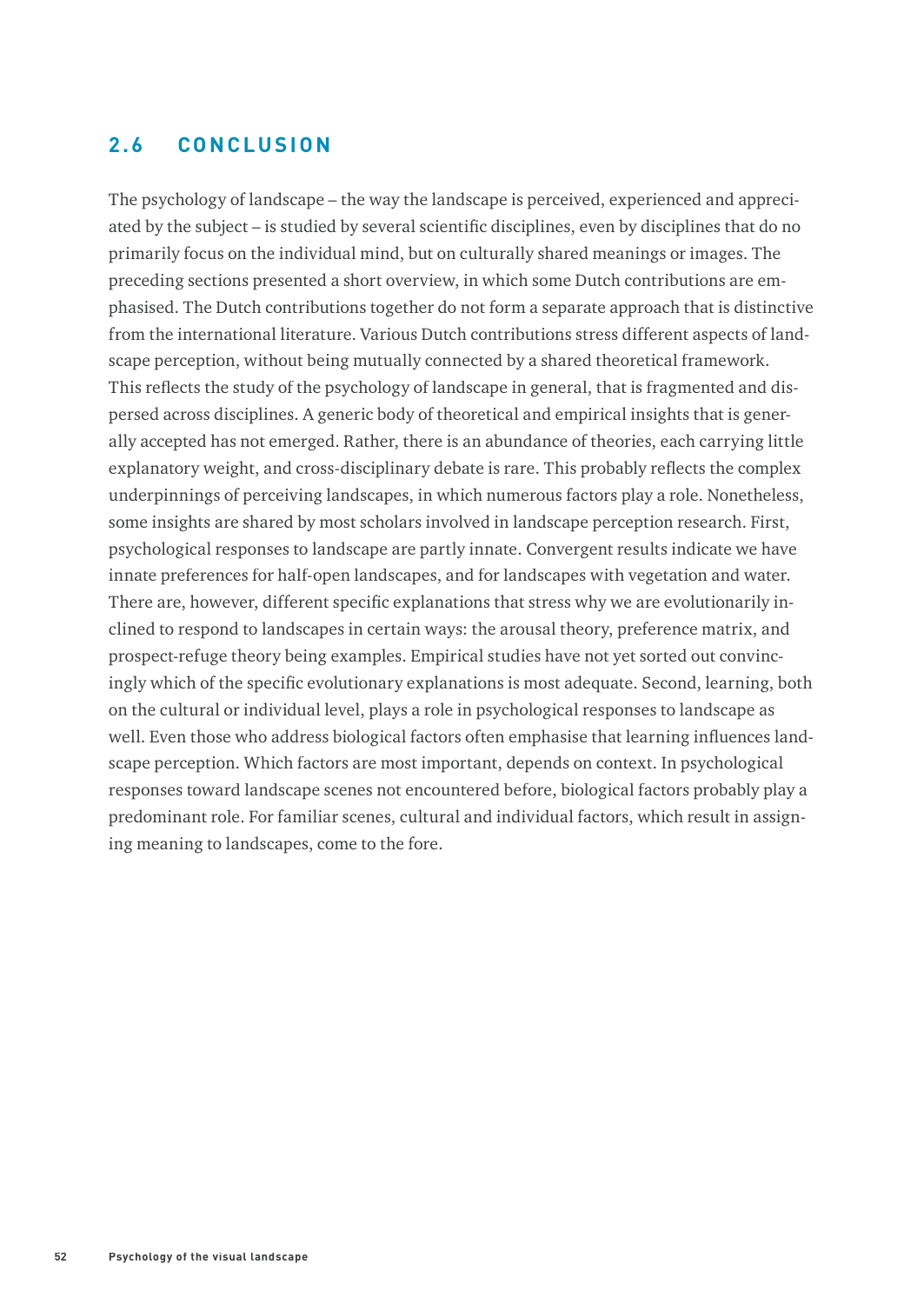### **REFERENCES**

Ajzen, I. (2001) Nature and operation of attitudes. *Annual Review of Psychology* 52(1); 27-58

Altman, I., and Low, S. (1992) *Place attachment*. New York, Plenum Press.

- Appleton, J. (1975) *The experience of landscape*. London, Wiley.
- Appleton, J. (1984) Prospects and refuges revisited. *Landscape Journal* 8; 91-103
- Appleton, J. (1996) *The experience of Landscape*. Chichester etc., Wiley.
- Assche, K. van (2004) *Signs in time*. Wageningen, Wageningen University.
- Berg, A. E. van den, and Winsum-Westra, M. (2010) Manicured, romantic or wild? The relation between need for structure and preference for garden styles. *Urban Forestry & Urban Greening*, in press.
- Berlyne, D. E. (1971) *Aesthetics and psychology*. New York, Appleton Century Crofts.
- Berlyne, D. E. (1973) The vicissitudes of aplopathematic and thelematoscopic pneumatology (or the hydrography of hedonism). In: Berlyne, D. E., and Madsen, K. B. (eds.) *Pleasure, reward, preference: their nature, determinants, and role in behavior*. New York/London, Academic Press.

Berlyne, D. E. (1974) *Studies in the new experimental aesthetics: steps toward an objective psychology of aesthetic appreciation*. New York, Wiley and Sons.

- Born, R. J. G. van den, Lenders, R. H. J., Groot, W. T. de, and Huijsman, E. (2001) The new biophilia: an exploration of visions of nature in Western countries. *Environmental Conservation* 28(1); 65-75
- Bourassa, S. C. (1990) A paradigm for landscape aesthetics. *Environment and behavior* 22(6); 787-812
- Bourassa, S. C. (1991) *The aesthetics of landscape*. London/New York, Belhaven Press.
- Buijs, A. E. (2000) Natuurbeelden van de Nederlandse bevolking. *Landschap* 17(2); 97-112
- Buijs, A. E. (2009) Lay people's images of nature: Comprehensive frameworks of values, beliefs and value orientations. *Society & Natural Resources* 22(5); 417-432

Coeterier, J. F. (2000) *Hoe beleven wij onze omgeving? Resultaten van 25 jaar omgevingspsychologisch onderzoek in stad en landschap.* Wageningen, Alterra

Corbin, A. (1989) *Het verlangen naar de kust*. Nijmegen: Sun.

Damasio, A. (2001/1999) *Ik voel dus ik ben (the feeling of what happens)*. Amsterdam, Uitgeverij Wereldbibliotheek.

Darwin, C. (1965/1872) *The expression of emotions in man and animals*. Chicago, Chicago University Press.

Davenport, M. A., and Anderson, D. H. (2005) Getting from sense of place to place-based management: An interpretive investigation of place meanings and perceptions of landscape change. *Society & Natural Resources* 18(7); 625 - 641

Duineveld, M. (2006) Van oude dingen, de mensen, die voorbij gaan. Amsterdam, Eburon.

- Ekman, P. (1992) An argument for basic emotions. *Cognition and Emotion* 6; 169-200
- Ekman, P. (1999) Basic emotions. In: Dalgleish, T., and Power, M. (eds.) *Handbook of cognition and emotion*. Sussex, John Wiley & Sons, pp 45-60
- Gieryn, T. F. (2000) A space for place in sociology. *Annual Review of Sociology* 26; 463-496
- Groot, W. T. de (1999) *Van vriend naar vijand naar verslagene en verder*. Nijmegen, Nijmegen University Press.
- Hay, R. (1998) Sense of place in developmental context. *Journal of Environmental Psychology* 18(1); 5-29
- Herzog, T. R. (1992) A cognitive analysis of preference for urban nature. *Journal of Environmental Psychology* 9; 27-43
- Herzog, T. R. (1992) A cognitive analysis of preference for urban spaces. *Journal of Environmental Psychology* 12*;* 237-248
- Hirsch, E., and O' Hanlon, M. (1996) *The anthropology of landscape*. Oxford, University Press.
- Jacobs, M. H. (2006) *The production of mindscapes*. Wageningen, Wageningen University.
- Jacobs, M. H. (2009) Why do we like or dislike animals? *Human Dimensions of Wildlife* 14(1); 1-11
- Jacobs, M. H., Berg, A. E. van den, Langers, F., Kralingen, R. B. A. S., and Vries, S. de (2002) *Waterbeelden. Een studie naar de beelden van waternatuur onder medewerkers van Rijkswaterstaat.* Wageningen, Alterra.
- Jacobs, M. H., and Buijs, A. E. (2010) Understanding stakeholders' toward water management interventions: the role of place meanings. *Water Resources Research*, in press.
- Jorgensen, B. S., and Stedman, R. C. (2001) Sense of place as an attitude: lakeshore owners' attitudes toward their properties. *Journal of Environmental Psychology* 21(3); 233-248
- Jorgensen, B. S., and Stedman, R. C. (2006) A comparative analysis of predictors of sense of place dimensions: Attachment to, dependence on, and identification with lakeshore properties. *Journal of Environmental Management* 79(3); 316-327
- Kandel, E. R. (2001) The Molecular Biology of Memory Storage: A Dialogue Between Genes and Synapses. *Science*  294(5544); 1030-1038
- Kaplan, R., and Kaplan, S. (1989) *The Experience of Nature. A Psychological Perspective*. Cambridge, Cambridge University Press.
- Kaplan, S. (1987) Aesthetics, affect, and cognition: environmental preferences from an evolutionary perspective. *Environment and Behavior* 19(1); 3-32
- Kaplan, S., and Kaplan, R. (1983) A model of person-environment compatibility. *Environment and Behavior* 15; 311-332
- Keulartz, J., Swart, S., and Windt, H. van de (2000) *Natuurbeelden en natuurbeleid: Theoretische en empirische verkenningen*. Den Haag, NWO.
- Keulartz, J., Windt, H. van de, and Swart, S. (2004) Concepts of nature as communicative devices: the case of Dutch nature policy. *Environmental Values* 13; 81-99